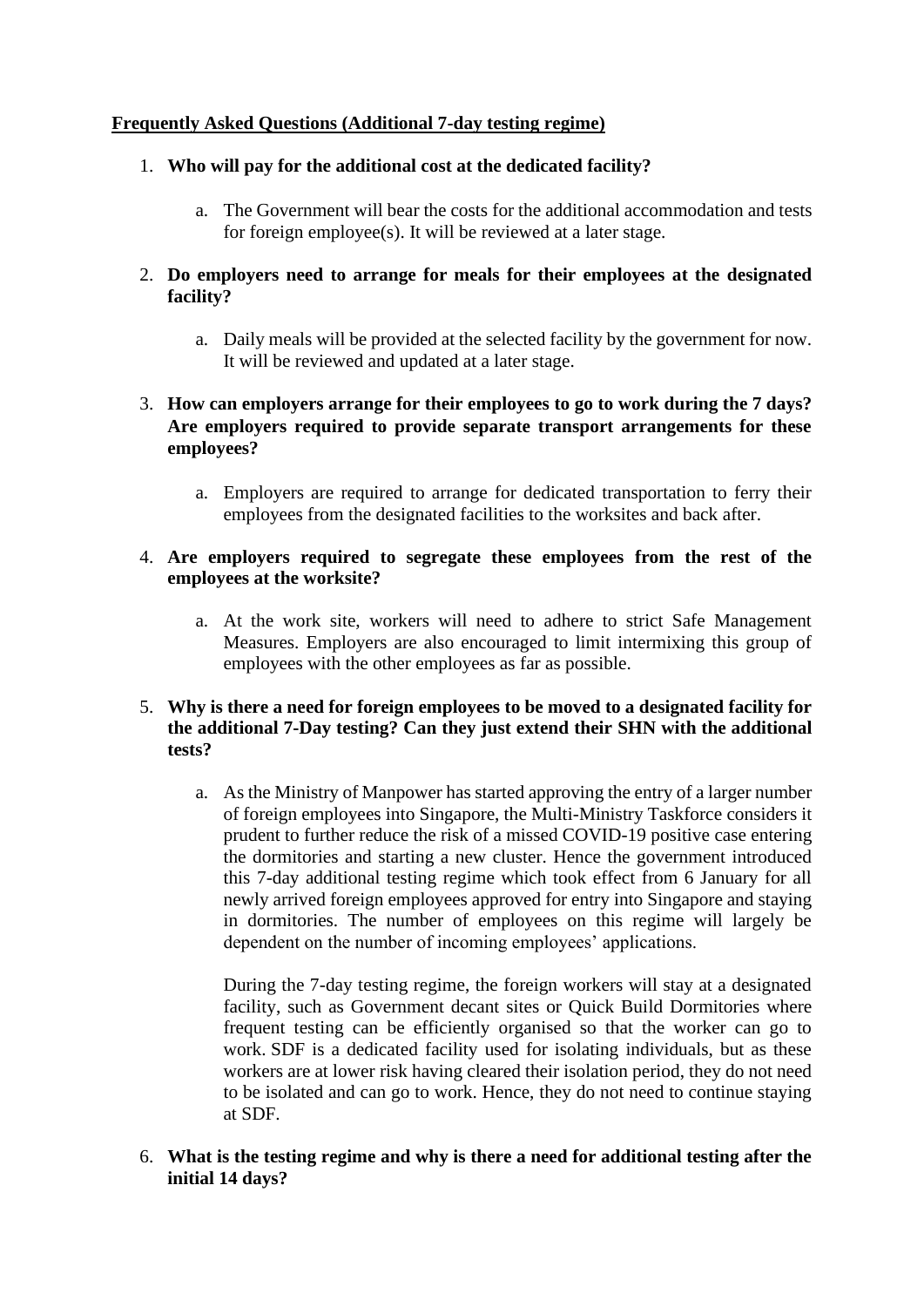a. Employees will undergo COVID-19 polymerase chain reaction (PCR) test and/or COVID-19 antigen rapid tests (ART) as part of this additional 7-day regime. This will further reduce any risk of existing dormitory residents coming into close contact with an imported COVID-positive case. In turn, this will minimize work disruptions for the foreign employees and employers. Under the new testing regime, newly arrived foreign employees will undergo a PCR swab at Day 12 of their standard 14-day SHN. From Day 15 to Day 19, there will be ART swab tests and a PCR exit swab test.

## 7. **Will the new requirement apply to foreign employees who will be staying in dormitories but do not need to go through a 14-Day SHN upon arrival into Singapore?**

a. No, the additional 7-day testing regime is only for foreign employees arriving from higher-risk countries/regions who are subject to a 14-day SHN upon arrival.

It will not apply to foreign employees arriving from lower-risk countries/regions who are either required to take a COVID-19 test upon arrival or serve a 7-day SHN with a COVID-19 test administered at the end of their SHN. These foreign employees can move into the dormitories after their COVID-19 test is negative and when their SHN, if any, is completed.

Please refer [here](https://www.mom.gov.sg/covid-19/frequently-asked-questions/entry-approvals-for-foreign-employees-and-shn-requirements) for the list of countries whose foreign employees are subject to this requirement.

## 8. **Do employers need to transport employees from the SHN Dedicated Facility (SDF) after completing their 14-day SHN to the designated facility for the additional 7 day stay?**

a. The government will arrange for the employees to be transported to the designated facility after they complete their 14-day SHN.

## 9. **Can employers arrange for their employees who are undergoing this additional 7 days testing to go for medical examination and fingerprinting?**

a. Yes, employees are allowed to go for their medical examination and finger printing during the period of additional 7 days testing period. Employees should observe safe distancing measures.

## 10. **Do employers have to arrange transportation to pick up the workers after completion of the 7-day testing regime?**

- a. Employers are required to pick up their workers from the designated facility to the dormitories at the end of the 7-day testing regime. Employers will be informed via email or phone for this.
- 11. **When can I pick up my foreign employee(s) checking out from the designated facility?**